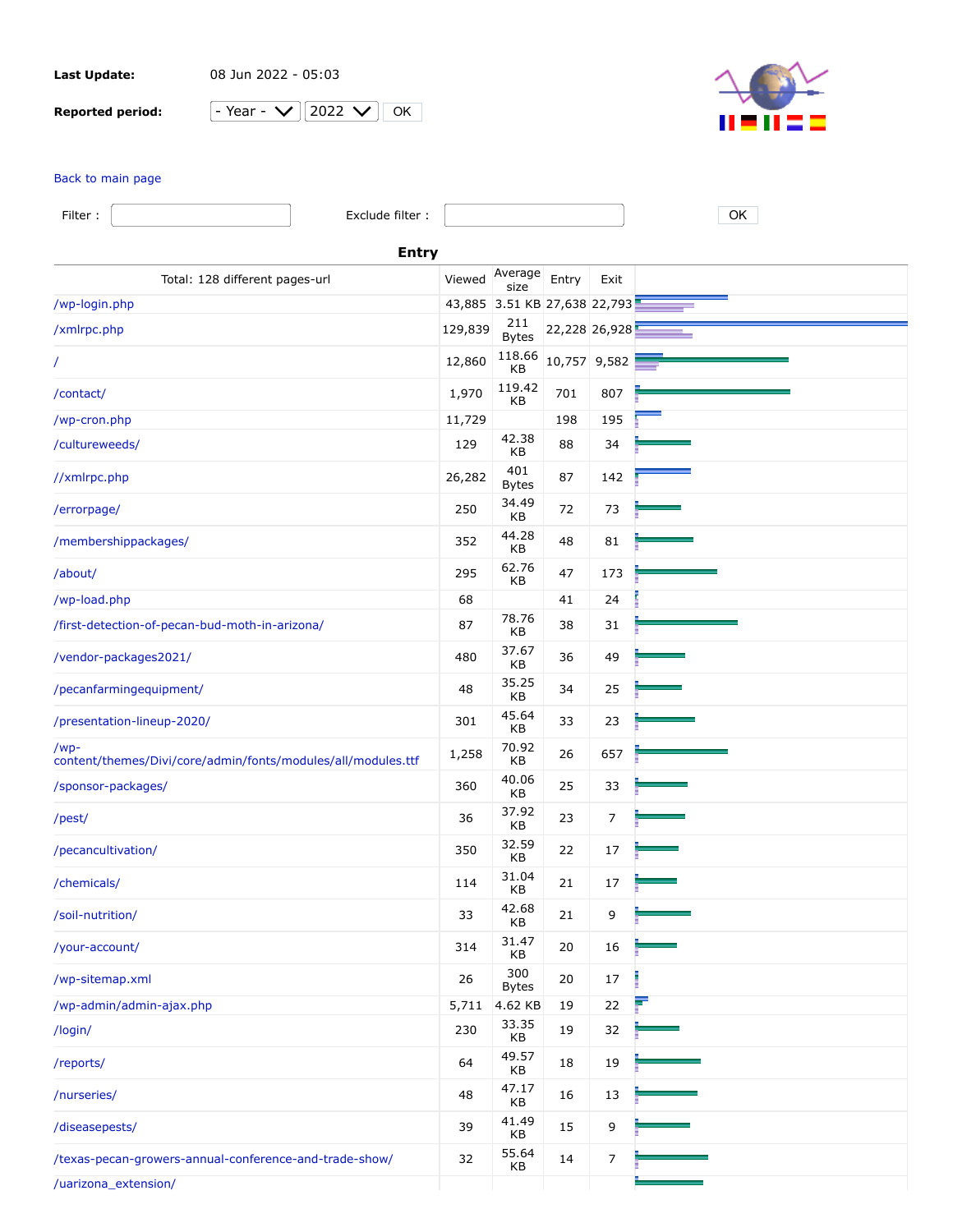|                                                                      | 107            | 52.03<br>KВ         | 14             | 61             |  |
|----------------------------------------------------------------------|----------------|---------------------|----------------|----------------|--|
| /cross-pollination-optimal-pollination/                              | 57             | 60.99<br>KB         | 13             | 17             |  |
| /western-pecan-growers-association-3rd-webinar-orchard-weed-<br>mana | 17             | 83.20<br>KB         | 13             | 8              |  |
| /author/admin/                                                       | 202            | 29.69<br>KB         | 11             | 170            |  |
| /feed/                                                               | 36             | 18.34<br>КB         | 10             | 16             |  |
| /apga-membership/                                                    | 106            | 35.05<br>KB         | 9              | 11             |  |
| /the-oklahoma-annual-convention-trade-show/                          | 46             | 50.52<br>КB         | 9              | 10             |  |
| //wp-includes/wlwmanifest.xml                                        | 66             | 1.02 KB             | 9              |                |  |
| /the-opga-annual-convention-trade-show/                              | 37             | 54.51<br>KB         | 8              | 14             |  |
| /storage-supplies/                                                   | 45             | 38.29<br>КB         | $\overline{7}$ | 4              |  |
| /wp-config.php                                                       | 6              |                     | 6              | 5              |  |
| /vendor-packages/                                                    | 14             | 63.97<br>KB         | 6              | 4              |  |
| /laboratories/                                                       | 13             | 65.45<br>KВ         | 6              | 6              |  |
| /my-account/                                                         | 9              | 18.49<br>KB         | 6              | 7              |  |
| /wp-sitemap-posts-post-1.xml                                         | 5              | 375<br><b>Bytes</b> | 5              |                |  |
| /presentations/                                                      | 24             | 21.94<br>KB         | 5              | 4              |  |
| /new-technology/                                                     | 57             | 20.22<br><b>KB</b>  | 4              | 11             |  |
| /vendor-double-booth/                                                | 6              | 93.62<br>КB         | 4              | 4              |  |
| /wp-admin/includes/network.php                                       | 4              |                     | 4              | 4              |  |
| /nmsu-leyendecker-2021-field-day/                                    | 6              | 34.75<br>КB         | 4              | 3              |  |
| /feed/atom/                                                          | 21             | 33.59<br>KB         | 4              | 5              |  |
| /sponsor-3-star/                                                     | 20             | 39.80<br>KB         | 3              | 2              |  |
| /banking-insurance/                                                  | 29             | 37.34<br>KB         | 3              | 4              |  |
| /wp-content/index.php                                                | 4              |                     | 3              | 4              |  |
| /federalstateagencies/                                               | 30             | 56.66<br>КB         | 3              | 3              |  |
| /texas-pecan-growers-marketing-webinar-other-ways-to-<br>participate | 8              | 57.67<br>KB         | 3              | 4              |  |
| /author/admin_user/feed/                                             | 3              | 557<br><b>Bytes</b> | 3              | 3              |  |
| /member-non-grower/                                                  | 3              | 68.64<br>KВ         | 3              | $\overline{2}$ |  |
| /wp-content/                                                         | 20             |                     | 3              | 18             |  |
| /western-pecan-production-short-course/                              | 5              | 59.85<br>КB         | 3              | $\mathbf{1}$   |  |
| /cart/                                                               | 3              | 37.81<br>KB         | 3              | 3              |  |
| /update-billing-card/                                                | 7              | 38.16<br>KB         | 3              | 3              |  |
| /author/jdsherman/                                                   | 14             | 14.23<br>КB         | $\overline{2}$ | 9              |  |
| /reset-password/                                                     | 2              | 24.91<br>KB         | 2              | 1              |  |
| /member-out-of-state/                                                | $\overline{2}$ | 92.13<br>KB         | $\overline{2}$ | 2              |  |
| /sponsor1star/                                                       | 22             | 33.35<br>КB         | $\overline{2}$ | $\overline{2}$ |  |
| /member-perks-non-grower/                                            | 34             | 25.01<br>КB         | $\overline{2}$ | 5              |  |
| /wp-content/themes/Divi/core/admin/fonts/fontawesome/fa-solid-       | 92             | 78.42               | 2              | 26             |  |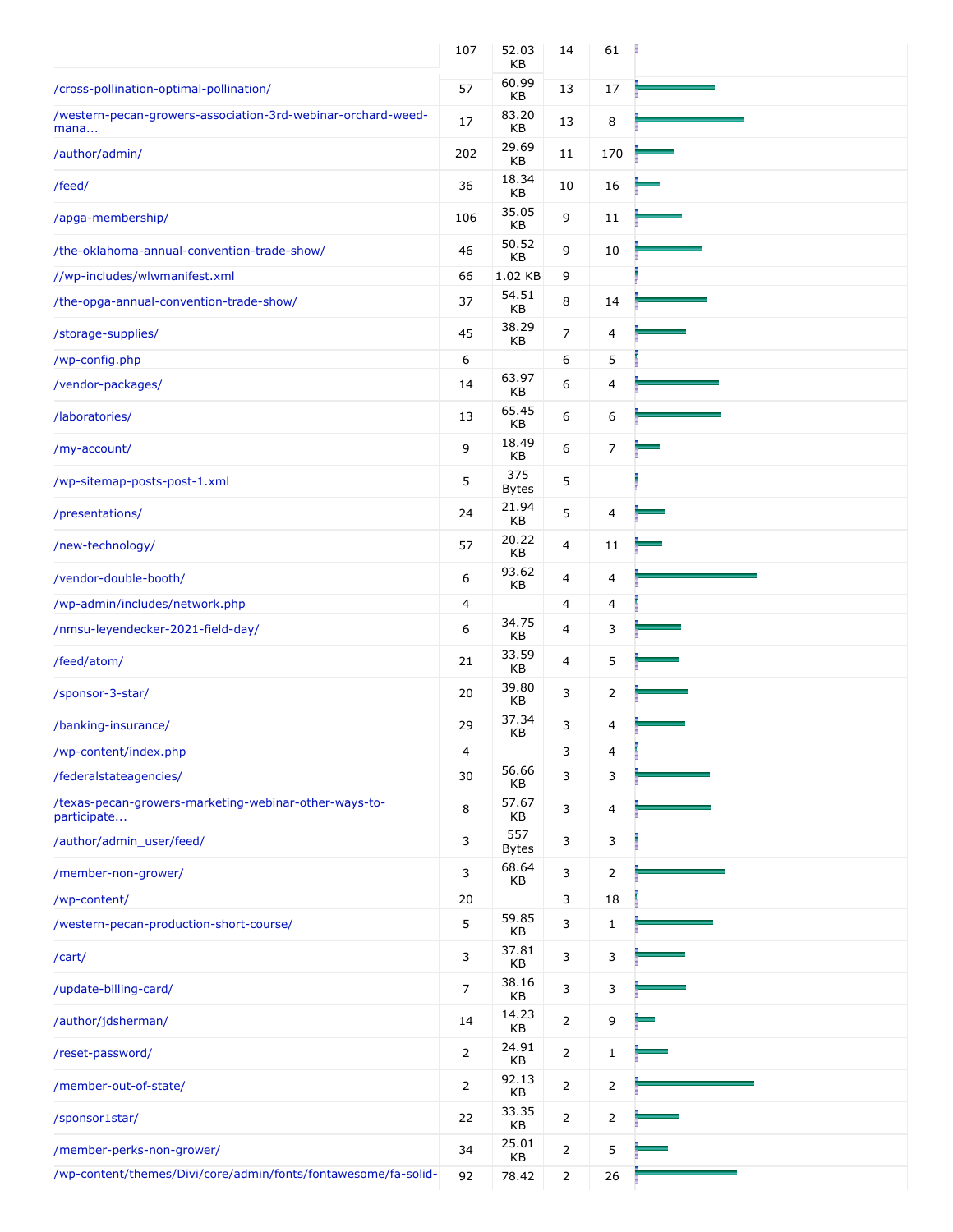| 90                                                                   |                | KB                   |                |                |  |
|----------------------------------------------------------------------|----------------|----------------------|----------------|----------------|--|
| /vendor-packages-2/                                                  | $\overline{7}$ | 30.79<br>KB          | $\overline{2}$ |                |  |
| /profile/                                                            | $\overline{2}$ | 26.63<br>КB          | $\overline{2}$ | $\mathbf{1}$   |  |
| /groupdashboard/                                                     | 47             | 28.51<br>KB          | $\overline{2}$ | 7              |  |
| /category/old-post/                                                  | 5              | 44.94<br>КB          | $\overline{2}$ | $\overline{2}$ |  |
| /category/current-news-landscape/                                    | 4              | 29.37<br>KB          | $\overline{2}$ | $\mathbf{1}$   |  |
| /updatebilling/                                                      | $\overline{2}$ | 210.44<br>KB         | $\overline{2}$ | $\overline{2}$ |  |
| /wp-admin/                                                           | 42             | 15.95<br>КB          | 2              |                |  |
| /add-group-member/                                                   | $\overline{2}$ | 79.71<br>КB          | $\overline{2}$ | 2              |  |
| /wp-json/                                                            | 14             | 82.69<br>КB          | $\overline{2}$ | 4              |  |
| /member-general-admission/                                           | $\overline{2}$ | 81.43<br>KB          | $\overline{2}$ | $\overline{2}$ |  |
| $/9493 - 2/$                                                         | 3              | 46.18<br>KB          | $\overline{2}$ | 2              |  |
| /sponsor-2-star/                                                     | 21             | 33.57<br>KB          | 2              | 2              |  |
| /wp-json/wp/v2/users                                                 | 14             | 905<br><b>Bytes</b>  | $\overline{2}$ | 2              |  |
| /vendor_single_booth/                                                | 4              | 129.82<br>KB         | $\overline{2}$ | $\overline{2}$ |  |
| /member-perks-under-50-acres/                                        | 38             | 25.25<br>KB          | $\overline{2}$ | 5              |  |
| /wp-<br>content/themes/Divi/core/admin/fonts/modules/all/modules.wof | 26             | 50.25<br>KB          | $\overline{2}$ | 6              |  |
| /irrigation/                                                         | 21             | 41.88<br>КB          | $\overline{2}$ | 3              |  |
| /member-under-50acres/                                               | $\overline{2}$ | 132.69<br>КB         | $\overline{2}$ | $\overline{2}$ |  |
| /member500acres/                                                     | $\overline{2}$ | 90.24<br>KB          | $\overline{2}$ | 2              |  |
| /sponsor-5-star/                                                     | 20             | 33.68<br>КB          | $\overline{2}$ | 2              |  |
| /news/                                                               | $\overline{2}$ | 34.09<br>KB          | $\overline{2}$ | 1              |  |
| /member-add-on/                                                      | $\overline{2}$ | 88.30<br>KB          | $\overline{2}$ | $\overline{2}$ |  |
| /membership-renewal/                                                 | 3              | 32.05<br>KB          | $\overline{2}$ | $\mathbf{1}$   |  |
| /oklahoma-celebrate-our-95th-anniversary/                            | 16             | 35.96<br>КB          | $\mathbf{1}$   | $\overline{2}$ |  |
| /welcome/                                                            | $\mathbf{1}$   | 25.92<br>KB          | $\mathbf{1}$   | $\mathbf{1}$   |  |
| /checkout/                                                           | $\mathbf{1}$   | 15.89<br>KB          | $\mathbf{1}$   | $\mathbf{1}$   |  |
| /member-perks-test/                                                  | $\mathbf{1}$   | 23.24<br>KB          | $\mathbf{1}$   | $\mathbf{1}$   |  |
| $/6673 - 2/$                                                         | $\mathbf{1}$   | 30.05<br>KB          | $\mathbf{1}$   | $\mathbf{1}$   |  |
| /category/agents-corner-square/                                      | 4              | 24.07<br>KB          | $\mathbf{1}$   | $\mathbf{1}$   |  |
| /shop/                                                               | $\mathbf{1}$   | 10.33<br>КB          | $\mathbf{1}$   | $\mathbf{1}$   |  |
| /wp-admin/admin-post.php                                             | 11             |                      | $\mathbf{1}$   | $\mathbf{1}$   |  |
| /comments/feed/                                                      | 24             | 1.29 KB              | $\mathbf{1}$   |                |  |
| /wp-content/themes/index.php                                         | $\mathbf{1}$   |                      | $\mathbf{1}$   | $\mathbf{1}$   |  |
| /wp-json/oembed/1.0/embed                                            | 64             | 1.52 KB              | $\mathbf{1}$   |                |  |
|                                                                      |                |                      |                |                |  |
| /wp-json/wp/v2/users/                                                | 4              | 1019<br><b>Bytes</b> | $\mathbf{1}$   | 3              |  |
| /joingroup/                                                          | $\mathbf{1}$   | 25.82<br>KB          | $\mathbf{1}$   |                |  |
| /member-perks-out-of-state-grower/                                   | 28             | 25.29                | $\mathbf{1}$   | $\overline{2}$ |  |